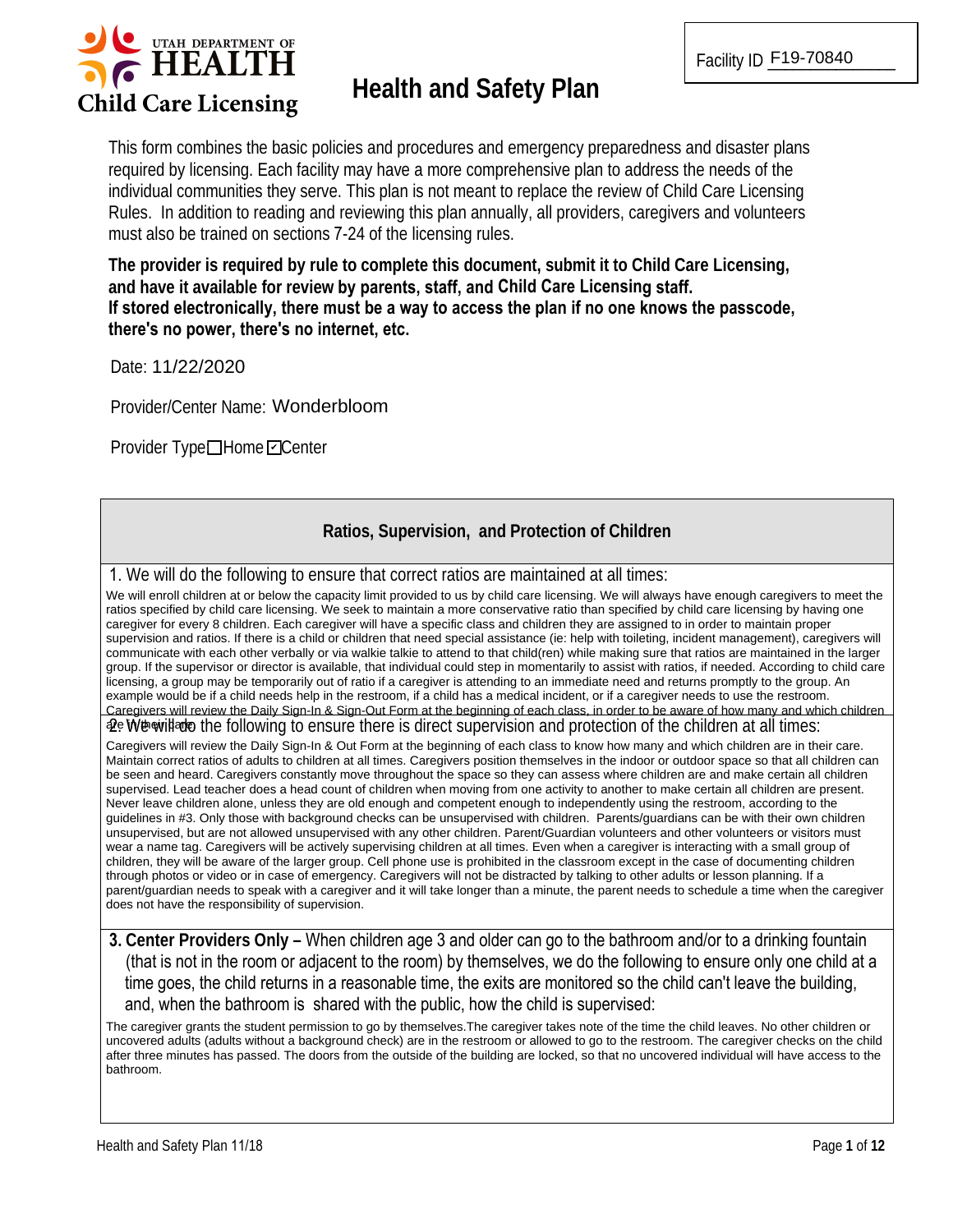We do the following to ensure there is direct supervision and protection of the children when they are:

4. sleeping:

Caregivers are always with the children when sleeping. Caregivers position themselves so that all the children are seen and heard. Children's faces remain uncovered while sleeping. No uncovered individual will have unsupervised access to the children.

#### 5. using the bathroom:

The caregiver grants the student permission to go by themselves. The caregiver takes note of the time the child leaves. No other children or uncovered adults (adults without a background check) are in the restroom or allowed to go to the restroom. The caregiver checks on the child after three minutes has passed. The doors from the outside of the building are locked, so that no uncovered individual will have access to the bathroom.

#### 6. outdoors:

Caregivers are always with the children when outdoors. Caregivers position themselves so that all the children are seen and heard. The gate around the outdoor area is locked. No uncovered individual will have unsupervised access to the children.

### 7, on off-site activities:

Parent/Guardian permission will be granted for any off-site activities. Caregivers will carry important information with them, including Daily Sign-In & Sign-Out Form, medical information, emergency releases, and parental contact information. Children will never be transported in vehicles by the school to an off-site location. When taking a field trip to a walkable location, children will wear tags to indicate their school name and phone number. While walking to and from, children will hold onto a rope to keep them with the group. Everyone will walk on sidewalks and only use crosswalks. Caregivers will be positioned at the front and back of the group of children to maintain all children remain in sight and safe from traffic.

## Attendance

8. We do the following to account for each child's attendance and whereabouts:

Caregivers will sign the Daily Sign-In & Sign-Out Form when dropping off and picking up children. Caregivers will review the Daily Sign-In & Sign-Out Form to be aware of how many and which children are in their care. Children will remain with the group unless they have permission to use the restroom according to protocols in #3.

9. We will do the following to ensure the children are released to authorized individuals only:

When releasing a child to a parent/guardian, they must sign the Daily Sign-In & Sign-Out Form. The Child Information Form lists which parents/guardians are approved for release. Identification may be requested for any parent/guardian picking up a child. Children will not be released to an individual not on the list except in the following situations:

A. The individual is from law enforcement and can provide proper identification.

B. A parent/guardian has given written authorization for the child to be release to an additional individual. Verbal authorization may be obtained in an emergency. In such a case, the school will call the parent/guardian's number to authorize the individual. This will avoid the risk of someone providing a false identity over the phone.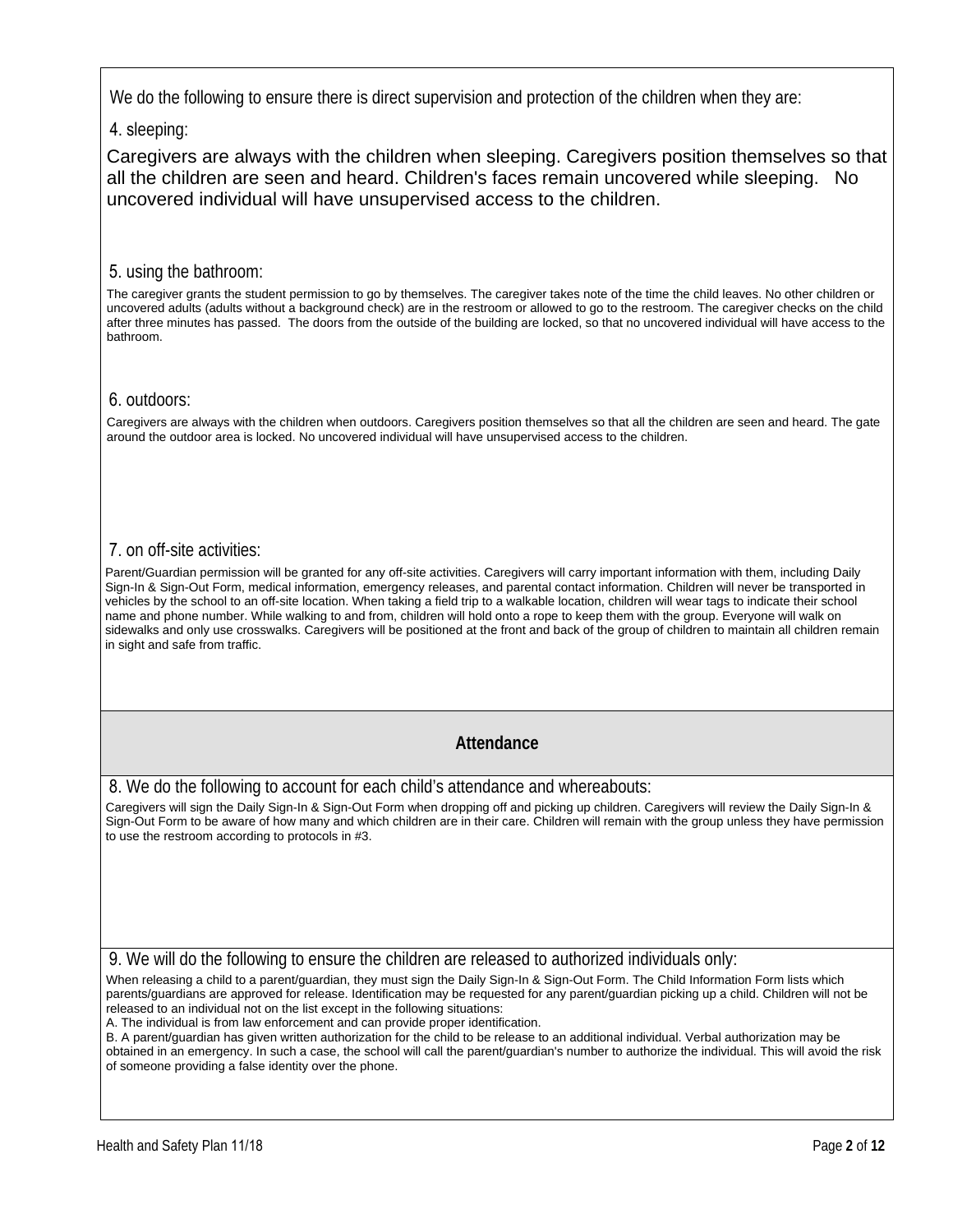| 10. We will do the following to ensure that information is not released from a child's file without written                                                                                                                                                                                             |
|---------------------------------------------------------------------------------------------------------------------------------------------------------------------------------------------------------------------------------------------------------------------------------------------------------|
| parental permission:                                                                                                                                                                                                                                                                                    |
| Informed written consent is obtained from the parent/guardian before information about the child is released to any unauthorized individual.<br>The only exception is in case of emergency where law enforcement or other emergency personnel may need access to information about the                  |
| child.                                                                                                                                                                                                                                                                                                  |
|                                                                                                                                                                                                                                                                                                         |
|                                                                                                                                                                                                                                                                                                         |
|                                                                                                                                                                                                                                                                                                         |
|                                                                                                                                                                                                                                                                                                         |
|                                                                                                                                                                                                                                                                                                         |
| 11. We will do the following if a child in care becomes missing:                                                                                                                                                                                                                                        |
| On discovering that a child has gone missing, the caregiver will:                                                                                                                                                                                                                                       |
| Immediately make a search of the surrounding areas.<br>Alert other caregivers and/or the Director by saying missing child, the child sname, and a physical description of the child (ie: hair                                                                                                           |
| color, skin color, clothing color and type).                                                                                                                                                                                                                                                            |
| Director will appoint themselves or another staff member to take over the search.<br>If we are in a place where it is possible to seal off exits then this will be done immediately.                                                                                                                    |
| People around the area will be asked to assist in the search and will be given a description of the child and what the child is wearing.                                                                                                                                                                |
| Teacher will reassure the other children in care, as we are aware that this could become a distressing situation for them.<br>If, after 5 minutes, the search is unsuccessful, we will:                                                                                                                 |
| Call the police, provide them with a description and keep searching the area.<br>Call the parents/guardians to alert them of the situation.                                                                                                                                                             |
| After the event, we will record details in the child sincident log and ask a caregiver to sign it.                                                                                                                                                                                                      |
| <b>Children with Illness</b>                                                                                                                                                                                                                                                                            |
|                                                                                                                                                                                                                                                                                                         |
| 12. What are the early signs of illness for which a child will be excluded from care?                                                                                                                                                                                                                   |
| We follow the guidelines set forth from the Utah Department of Health in a document entitled INFORMATION AND PREVENTION                                                                                                                                                                                 |
| GUIDELINES FOR CHILD CARE CENTERS AND SCHOOLS. Exclusion depends on the illness, but in general, we will exclude a child from care<br>if:                                                                                                                                                               |
| The child feels very unwell and caring for that child will place an undue burden on the caregiver. The child has an oral or rectal temperature                                                                                                                                                          |
| equal to or greater than 100.4 F. Diarrhea, defined as an increased number of stools compared to the child's normal pattern with increased<br>stool water and/or decreased form. Vomiting illness with two or more episodes of vomiting in the previous 24 hours. Mouth sores                           |
| associated with an inability of the child to control his/her saliva. Rash with fever or behavior change. Infected eyes with discharge, until 24                                                                                                                                                         |
| hours after treatment started by physician. Infestation (e.g., scabies, head lice, pinworm), until after the first treatment. Strep throat, until<br>24 hours after antibiotic treatment has been started, or illness has passed. Ringworm infection, until after treatment has started.                |
| Chickenpox, until one week after the onset of rash, or until all lesions have dried and crusted.                                                                                                                                                                                                        |
|                                                                                                                                                                                                                                                                                                         |
| 13. If a child becomes ill after arriving for care, we do the following:                                                                                                                                                                                                                                |
| The child will wait inside with a staff member while a parent/guardian is called. Wait for the parent/guardian to pick up the child from school. If<br>a parent/guardian is not available for early pick up, the child will be made as comfortable as possible in a space away from the other children. |
|                                                                                                                                                                                                                                                                                                         |
|                                                                                                                                                                                                                                                                                                         |
|                                                                                                                                                                                                                                                                                                         |
|                                                                                                                                                                                                                                                                                                         |
|                                                                                                                                                                                                                                                                                                         |
|                                                                                                                                                                                                                                                                                                         |
| 14. We will do the following to help prevent and control infectious diseases:                                                                                                                                                                                                                           |
| To prevent and control infectious diseases, the following precautions will be followed:                                                                                                                                                                                                                 |
| Excluding children and staff from care who are showing signs of illness as described in #13.<br>Proper hand washing will be used by caregivers and children as follows: When arriving at the center, after using the restroom, before and                                                               |
| after eating. Soap and a disposable paper towel will be used on each occasion.                                                                                                                                                                                                                          |
| Spending the majority of class time outdoors reduces the spread of germs.<br>When appropriate, when we are indoors, we will open the window to let the fresh air in.                                                                                                                                    |
| Floors, surfaces and bathrooms are clean every day.<br>Toys are cleaned and disinfected at least weekly.                                                                                                                                                                                                |
| Diapering tables are disinfected after each use.                                                                                                                                                                                                                                                        |
| Personal items such as water bottles are not shared among children.<br>Exclude sick children and staff.                                                                                                                                                                                                 |
|                                                                                                                                                                                                                                                                                                         |
| Health and Safety Plan 11/18<br>Page 3 of 12                                                                                                                                                                                                                                                            |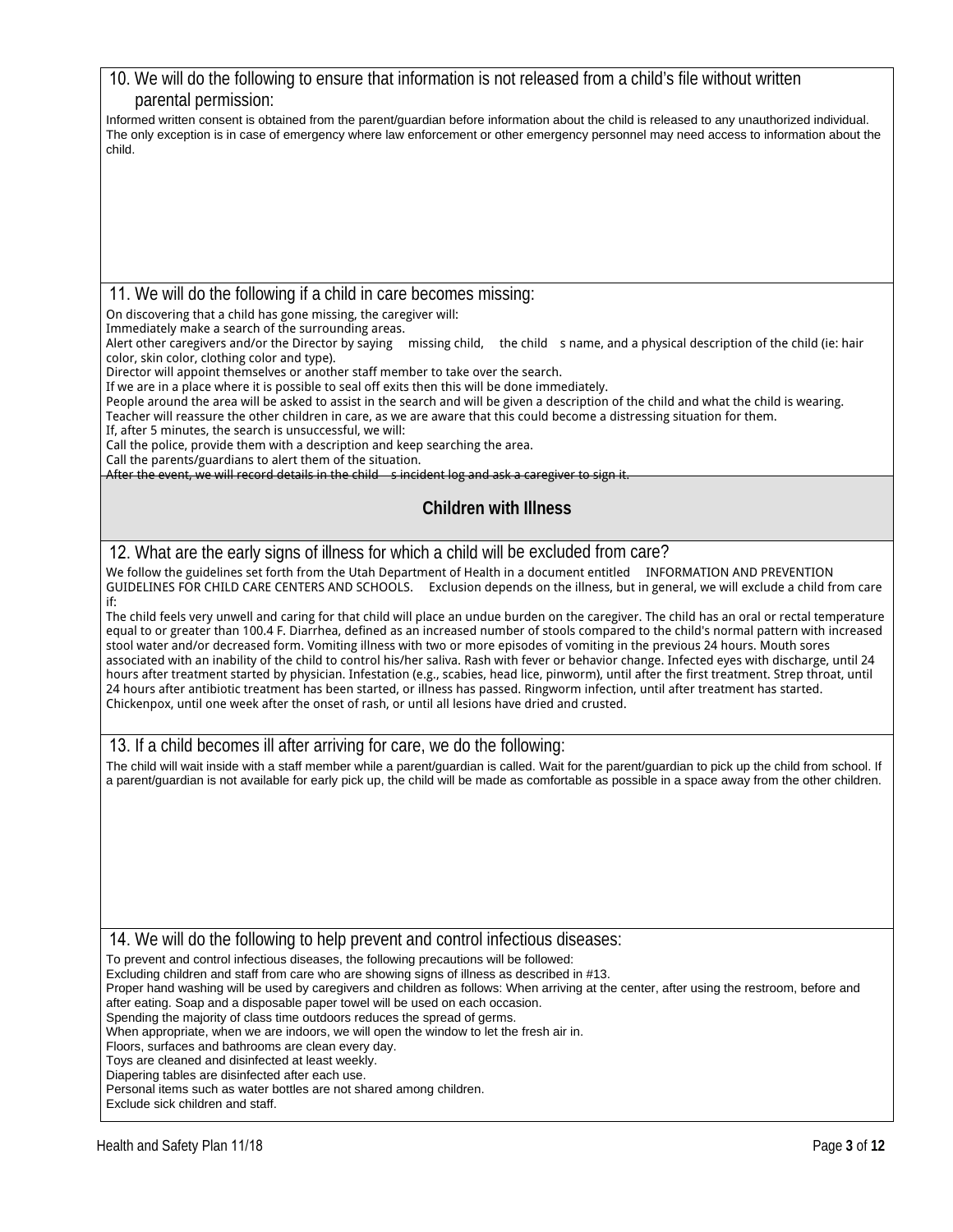| <b>15. Home Providers Only</b> – If sick children are allowed to be in care, we do the following: |  |
|---------------------------------------------------------------------------------------------------|--|
| n/a                                                                                               |  |

| <b>Child Health and Safety</b>                                                                                                                                                                                                                                                                                                                                                                                                                                                                 |
|------------------------------------------------------------------------------------------------------------------------------------------------------------------------------------------------------------------------------------------------------------------------------------------------------------------------------------------------------------------------------------------------------------------------------------------------------------------------------------------------|
| Check if this applies:<br>$\Box$ We allow the children to use electronic devices such as televisions, electronic games, computers,<br>or tablets.                                                                                                                                                                                                                                                                                                                                              |
| 16. If allowed, list what electronic devices and ratings are allowed and how you will limit screen time<br>(how long children can use them):                                                                                                                                                                                                                                                                                                                                                   |
| n/a                                                                                                                                                                                                                                                                                                                                                                                                                                                                                            |
|                                                                                                                                                                                                                                                                                                                                                                                                                                                                                                |
| 17. We will do the following to prevent food and allergic reactions:                                                                                                                                                                                                                                                                                                                                                                                                                           |
| We follow protocols from the CDC s publication entitled Voluntary Guidelines for Managing Food Allergies in Schools and Early<br>Childhood Education Programs.<br>Each caregiver will identify allergies on the Child Information Form which is completed during enrollment.                                                                                                                                                                                                                   |
| A doctor s statement will be kept on file if that child needs a snack/meal accommodation.<br>For known allergies, an Emergency Care Plan will be completed with the parent and child s doctor which will list steps to prevent the<br>allergic reaction and steps to take in case of allergic reaction.<br>Staff will be trained on any Emergency Care Plans.                                                                                                                                  |
| 18. We will do the following to ensure the nutritional needs of the children are met:                                                                                                                                                                                                                                                                                                                                                                                                          |
| Children are offered a nutritious snack during each 3-hour class. Food is prepared according to guidelines from the Health Department.<br>Snacks meet the nutritional requirements of the USDA s Child and Adult Care Food Program (CACFP). Menus are CACFP approved,<br>Department of Childcare Licensing approved, or approved by a registered dietician. Menus will be available for parents/guardians to review<br>on a weekly basis.                                                      |
|                                                                                                                                                                                                                                                                                                                                                                                                                                                                                                |
| 19. We will do the following to ensure the children in care have enough physical activity:                                                                                                                                                                                                                                                                                                                                                                                                     |
| The indoor and outdoor spaces greatly exceed the minimum space requirements for the number of children we have in care. Therefore,<br>children have the space to move freely and often. Outdoor time is the majority of our class time with areas for running and jumping. Children<br>are transitioned to a new activity at least every twenty minutes. On days that the weather or air quality prohibits outdoor play, our indoor space<br>is large and conducive to gross motor activities. |
|                                                                                                                                                                                                                                                                                                                                                                                                                                                                                                |
| 20. We will do the following to ensure that caregivers, working directly with the children, receive training on<br>CPR and first aid.                                                                                                                                                                                                                                                                                                                                                          |
| Staff are required to complete CPR and first aid certifications that include infant/pediatric care within 30 days of employment. There will<br>always be at least one person at the center who is currently certified.                                                                                                                                                                                                                                                                         |
|                                                                                                                                                                                                                                                                                                                                                                                                                                                                                                |
|                                                                                                                                                                                                                                                                                                                                                                                                                                                                                                |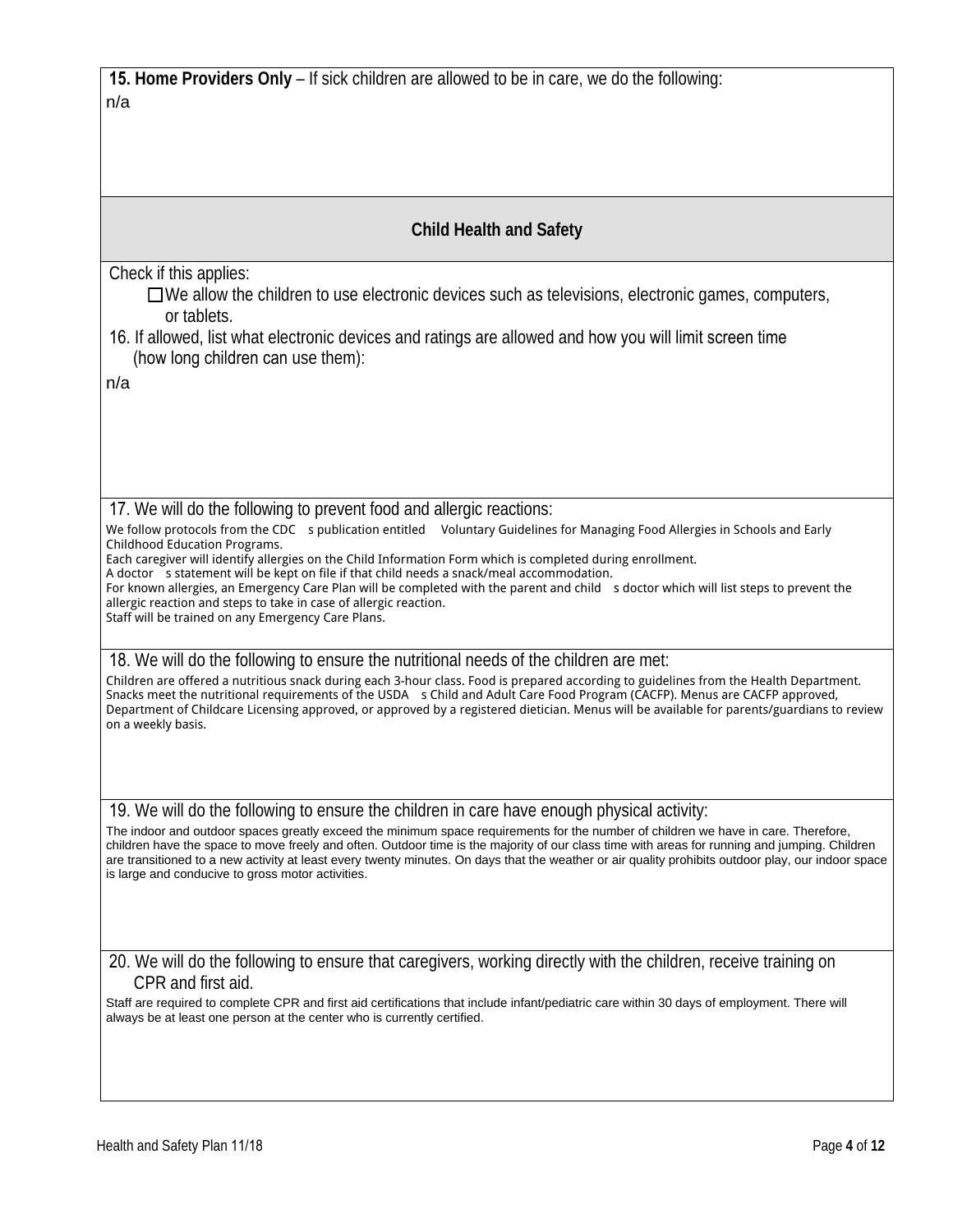21. Check all that apply:

 $\Box$  We will not administer any medications.

□ We will administer only rescue medications such as Epipens and inhalers.

ZWe will administer prescription medication.

□ We will administer over-the-counter medication.

22. If medication will be administered the following steps will be followed:

Parents/Guardians must complete a Medication Administration Form to allow a staff member to administer any prescription or over-thecounter medications. Before administering medication, the staff member will Wash hands

Refer to the Medication Administration Form (ie: child sname, the correct medication, the dosage, the timing, and the condition being treated)

Check the medication label for the child s name and dosage.

After administering the medication, the staff will record on the Medication Administration Form the date, time, dosage, any errors/notes, 20. the this cover of adverse reaction the following steps will be followed:

Parents/Guardians will be informed by phone if it is not life-threatening. If it is life-threatening, medical personnel will be called first, then the parent/guardian will be contacted.

#### 24. The following is our policy on caring for children with special needs:

We accept children with special needs and we have a wheel-chair accessible facility. Parent/Guardian will work with the Director to create an Individualized Education Strategy to ensure that the child can participate to the best of their ability in the activities. If care for the child places an undue burden on the staff, where care for the other children is compromised, then an individual aide may need to be obtained in coordination with the Director.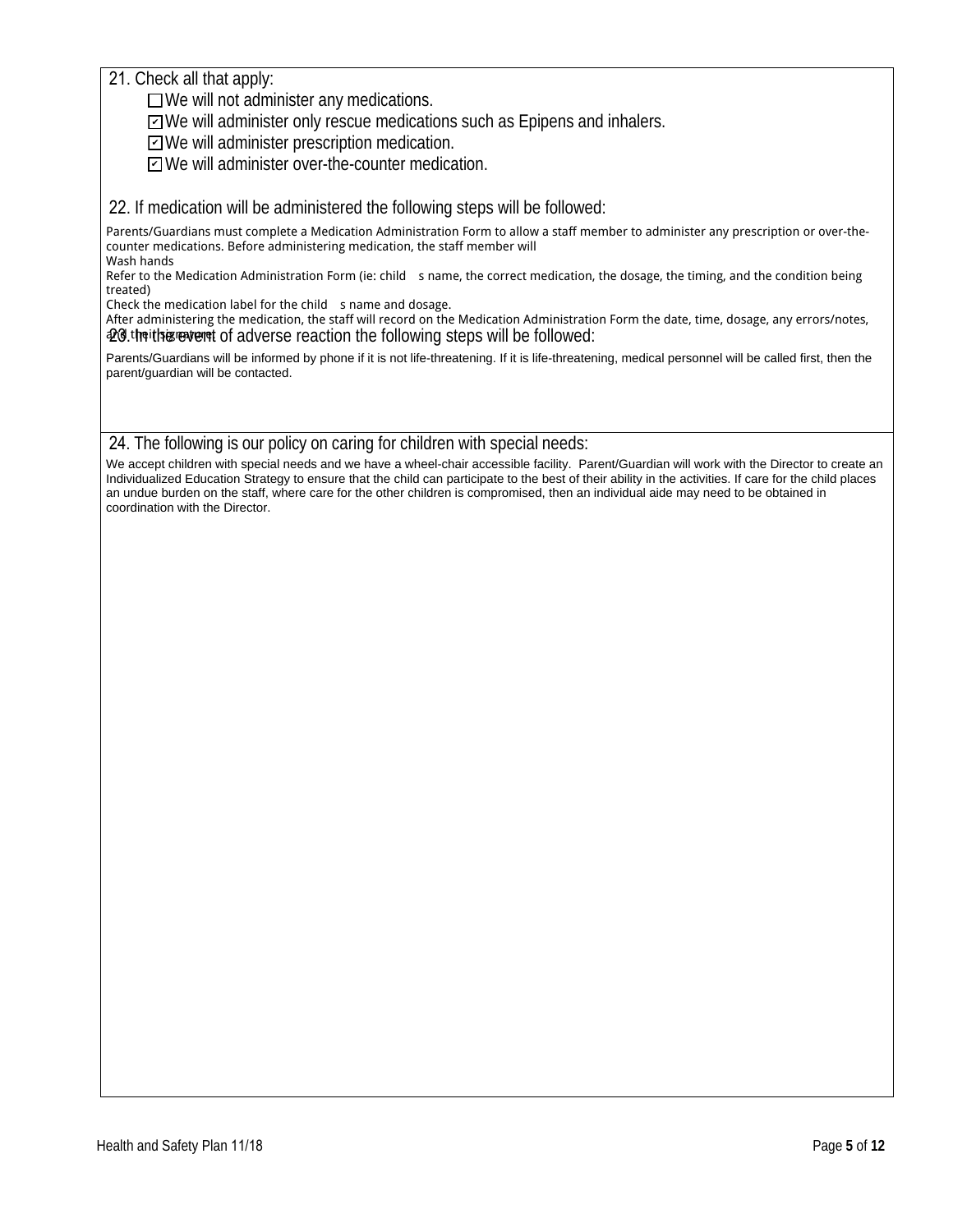25. Complete the following table indicating the behavioral expectations and guidance methods for each age group (an example can be found at childcarelicensing.utah.gov):

| <b>Behavior Expectations</b><br>(Actions a child might exhibit)                                                                                                                                                                                                                                                                                                                                                   | <b>Child Guidance Methods Used</b><br>(How you will guide a child when they misbehave)                                                                                                                                                                                                                                                                                                                                                                                                                                                                                                                                                                                                                                                                                                 |
|-------------------------------------------------------------------------------------------------------------------------------------------------------------------------------------------------------------------------------------------------------------------------------------------------------------------------------------------------------------------------------------------------------------------|----------------------------------------------------------------------------------------------------------------------------------------------------------------------------------------------------------------------------------------------------------------------------------------------------------------------------------------------------------------------------------------------------------------------------------------------------------------------------------------------------------------------------------------------------------------------------------------------------------------------------------------------------------------------------------------------------------------------------------------------------------------------------------------|
| Infants (Birth through 11 months):<br>n/a                                                                                                                                                                                                                                                                                                                                                                         | Infants (Birth through 11 months):<br>n/a                                                                                                                                                                                                                                                                                                                                                                                                                                                                                                                                                                                                                                                                                                                                              |
| Toddlers (12 months through 23 months):<br>n/a                                                                                                                                                                                                                                                                                                                                                                    | Toddlers (12 months through 23 months):<br>n/a                                                                                                                                                                                                                                                                                                                                                                                                                                                                                                                                                                                                                                                                                                                                         |
| Two-year-olds:<br>Use one or two words to indicate needs, including<br>and<br>no<br>mine.<br>May become emotional or frustrated because they have difficulty<br>understanding others or expressing themselves.<br>Does not understand what it means to share.<br>Likes to be independent, but may not have the skills to do the things<br>they would like to do.                                                  | Two-year-olds:<br>Speak calmly with the child using simple sentences.<br>Intervene immediately if a child is doing harm to themselves,<br>someone else, or something else.<br>Describe behaviors and emotions of the child. (ie: You want that<br>toy. You hit David. I see tears. You look sad.)<br>Redirect the child to another activity and show them how to<br>become engaged in the new activity.                                                                                                                                                                                                                                                                                                                                                                                |
| Three-year-olds:<br>It is difficult to share, but can begin to understand taking turns, although<br>may not be able to do it.<br>Have strong emotions that can be overwhelming for the child.<br>Uses three to four words to communicate needs.<br>Likes to be independent and they can some self-care activities on their<br>own.                                                                                | Fell the child what to do instead of what not to do. (ie: Please<br>walk <sup>CC</sup> rather than S. Don trun. )<br>Speak calmly with the child.<br>Intervene immediately if a child is doing harm to themselves,<br>someone else, or something else.<br>Describe behaviors and emotions of the child and other children.<br>(ie: You want that toy and David was using it. You hit David and it<br>hurt him. I see tears which shows me you are sad.)<br>Redirect child to another activity and offer two choices.<br>Tell children what to do instead of what not to do. (ie:<br>Please                                                                                                                                                                                             |
| Four-Year-Olds:<br>Likes to receive praise from adults.<br>May still have difficulty sharing, but is getting better at being able to<br>take turns, if the turns are short.<br>Driven to be the best or win to feel good.<br>Likes to have choices and make choices.<br>Likes to follow rules and have others follow rules.<br>Likes to be independent and they can do most self-care activities on<br>their own. | walk rather than Don trun<br>Four-Year-Olds:<br>Encourage and draw attention to positive behaviors (ie: Lucy, I saw<br>that you gave Drew a bucket. It s so great to make room for our<br>friends to play.)<br>Speak calmly with the child.<br>Intervene immediately if a child is doing harm to themselves,<br>someone else, or something else.<br>Describe behaviors and emotions of the child and other children.<br>(ie: You want that toy and David was using it. You hit David and it<br>hurt him. I see tears which shows me you are sad.)<br>Offer choices for how to solve the problem. If a child doesn t                                                                                                                                                                    |
| School-Age Children (5 years through 12 years):<br>Understand and have a desire to cooperate.<br>Want to please adults and peers.<br>Enjoy playing in a group as long as their voice is heard.                                                                                                                                                                                                                    | shape or edirect hard in the years affidivgh 12, years);<br>Encourage and draw attention to positive behaviors (ie: I saw that<br>you picked up the garbage that fell on the floor. Thank you for<br>taking the time to help keep our classroom clean.)<br>Speak calmly with the child.<br>Intervene immediately if a child is doing harm to themselves,<br>someone else, or something else.<br>Describe behaviors and emotions of the child and other children.<br>(ie: You want that toy and David was using it. You grabbed it from<br>David and it hurt his feelings and made him cry. The look on your<br>face and your actions show me that you are frustrated, because<br>you didn t get what you wanted.)<br>Ask the child how they would like to solve the problem. Help them |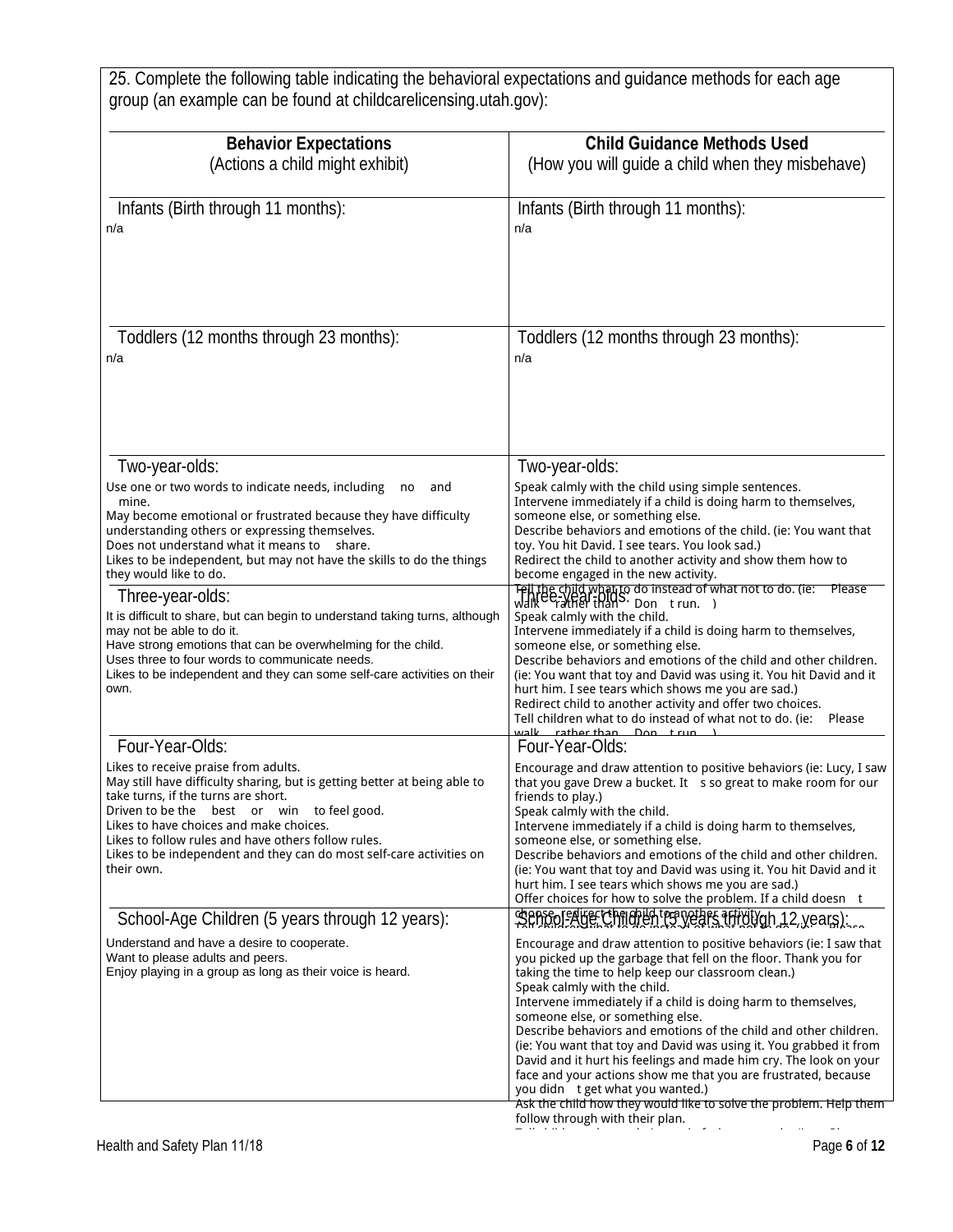| <b>Building and Premises Safety</b>                                                                                                                                                                                                                                                                                                                                              |
|----------------------------------------------------------------------------------------------------------------------------------------------------------------------------------------------------------------------------------------------------------------------------------------------------------------------------------------------------------------------------------|
| 26. We will do the following to keep children safe from vehicular traffic:<br>During drop-off, parent/guardian will walk the children into the building to avoid vehicular traffic in the parking lot. During pick-up, children will<br>wait on the sidewalk. Parent/Guardian will walk to pick up the child from the sidewalk or a staff member will walk the child to the car. |
| 27. We will do the following to ensure hazardous materials (some cleaning products, motor oil,<br>antifreeze, insecticides, etc.) are disposed of properly:<br>We will call the toll-free number listed on the container to receive directions for how to dispose of properly. If there is no number listed, we will                                                             |
| contact the local waste disposal facility.                                                                                                                                                                                                                                                                                                                                       |
| <b>Transportation of Children</b>                                                                                                                                                                                                                                                                                                                                                |
| 28. We use the following modes of transportation (check all that apply):<br><b>D</b> Walking<br>$\Box$ Vehicle<br>□ Public Transportation                                                                                                                                                                                                                                        |
| 29. We provide transportation of children for the following activities (check all that apply):<br>$\Box$ To and from off-site activities<br>$\Box$ To and from home<br>$\Box$ To and from school<br>$\Box$ Other (Please list)                                                                                                                                                   |
| If transportation is provided to or from school, answer the following questions:                                                                                                                                                                                                                                                                                                 |
| 30. Children may be dropped off at school up to ________ minutes before school starts.                                                                                                                                                                                                                                                                                           |
| 31. Children may have to wait to be picked up a maximum of _______ minutes after school gets out                                                                                                                                                                                                                                                                                 |
| 32. If a child fails to meet the caregiver after school we will do the following:<br>n/a                                                                                                                                                                                                                                                                                         |
|                                                                                                                                                                                                                                                                                                                                                                                  |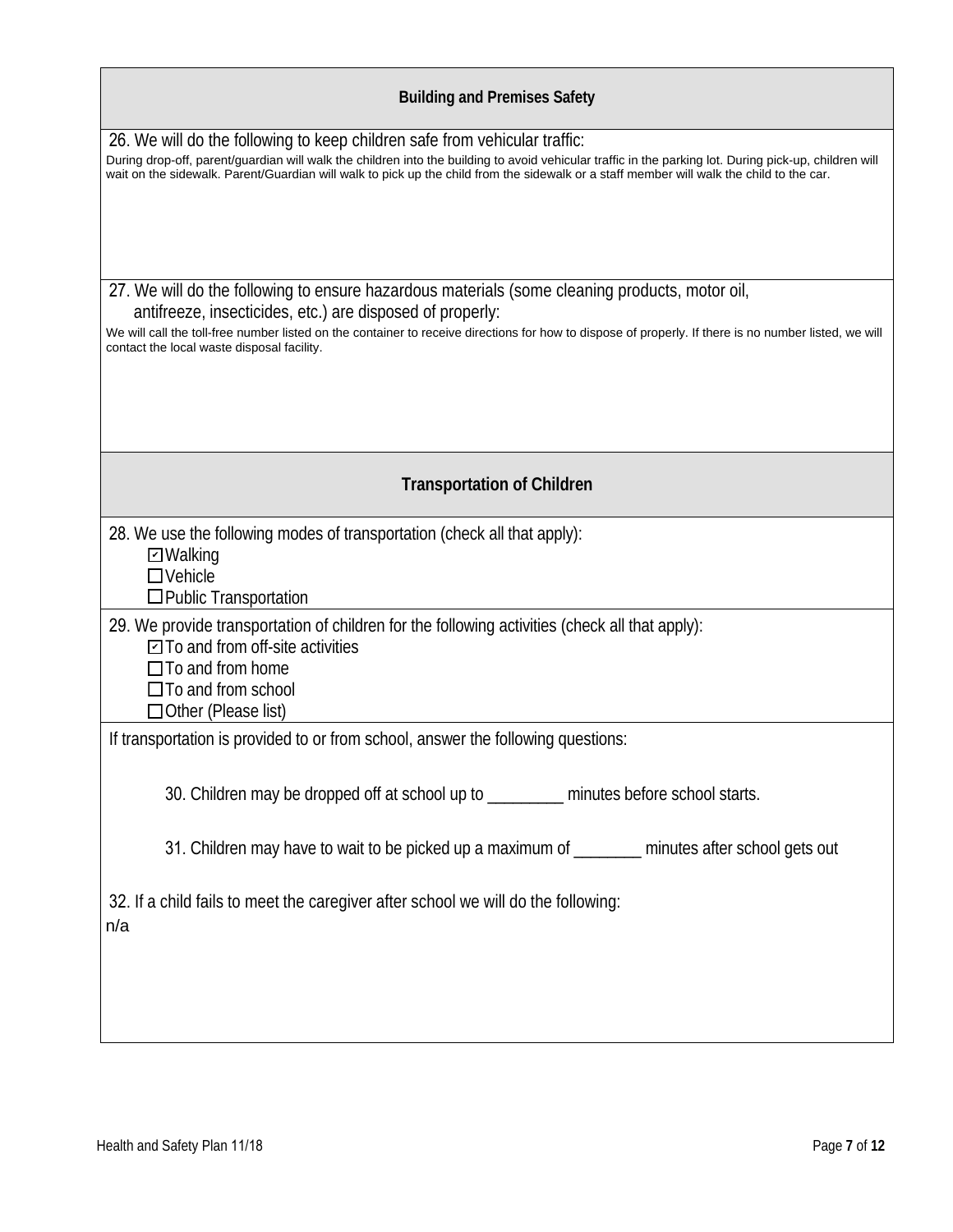| 33. If there is ever a delay or problem with a child's transportation to and from school, we will do the following to<br>notify the parent or legal guardian about the incident:                                                                                                                                                                                                                                                                                                                                                                                                                                                                                                                                                                                                               |
|------------------------------------------------------------------------------------------------------------------------------------------------------------------------------------------------------------------------------------------------------------------------------------------------------------------------------------------------------------------------------------------------------------------------------------------------------------------------------------------------------------------------------------------------------------------------------------------------------------------------------------------------------------------------------------------------------------------------------------------------------------------------------------------------|
| n/a                                                                                                                                                                                                                                                                                                                                                                                                                                                                                                                                                                                                                                                                                                                                                                                            |
|                                                                                                                                                                                                                                                                                                                                                                                                                                                                                                                                                                                                                                                                                                                                                                                                |
|                                                                                                                                                                                                                                                                                                                                                                                                                                                                                                                                                                                                                                                                                                                                                                                                |
|                                                                                                                                                                                                                                                                                                                                                                                                                                                                                                                                                                                                                                                                                                                                                                                                |
|                                                                                                                                                                                                                                                                                                                                                                                                                                                                                                                                                                                                                                                                                                                                                                                                |
|                                                                                                                                                                                                                                                                                                                                                                                                                                                                                                                                                                                                                                                                                                                                                                                                |
| <b>Emergency Preparedness</b>                                                                                                                                                                                                                                                                                                                                                                                                                                                                                                                                                                                                                                                                                                                                                                  |
|                                                                                                                                                                                                                                                                                                                                                                                                                                                                                                                                                                                                                                                                                                                                                                                                |
| In addition to notifying emergency personnel and the parents-<br>34. We will do the following if a child is injured and requires attention from a health care                                                                                                                                                                                                                                                                                                                                                                                                                                                                                                                                                                                                                                  |
| provider or emergency response team:                                                                                                                                                                                                                                                                                                                                                                                                                                                                                                                                                                                                                                                                                                                                                           |
| Whoever is first aid and CPR certified will be alerted of the situation and attend to the child. The director or director-designee will call 911<br>if the emergency needs attention by medical personnel. The CPR certified staffer will enact their training to provide whatever care or<br>response is needed until the situation is remedied or emergency personnel arrive. If it is safe to move the child, they will be moved inside<br>and away from other children. If the child is not able to be moved, they will be supervised by the CPR/First Aid certified staff member<br>while the caregivers keep the children in another area.                                                                                                                                               |
|                                                                                                                                                                                                                                                                                                                                                                                                                                                                                                                                                                                                                                                                                                                                                                                                |
| 35. We will do the following if there is a fire at the facility:                                                                                                                                                                                                                                                                                                                                                                                                                                                                                                                                                                                                                                                                                                                               |
| Our plan is based on recommendations from the U.S. General Services Administration s<br>Sample Childcare Evacuation Plan.<br>Staffer will immediately pull the closest fire alarm.<br>If it is a small fire, Director or director-designee will deploy the closest fire extinguisher.<br>The Director or director-designee will instruct the caregivers to gather the students, grab the Daily Sign-In & Sign-Out Form, take roll, grab mediations and proceed along the<br>evacuation route to the designated Safe Haven assembly area.<br>Director or director-designee will call 911.                                                                                                                                                                                                       |
| Director or director-designee will walk through all areas of the school to make sure there are no occupants in the building and everyone has been safely evacuated.<br>Once at the assembly area, teachers will do a roll call to make sure all children are accounted for. Lead teacher will report this head count to the director or director-designee.<br>Once the fire department arrives, the director or director-designee will get an update to know how long until it will be safe to return to the school.<br>Based on the nature of the situation and/or if it will be longer than 30 minutes to return to the school, parent/guardian will be notified to pick up their children.<br>Staff will reassure the children.<br>The following locations are Safe Havens in case of fire: |
| Outdoor plaza on the NW corner of Diocese<br>Harmon s Market 135 E 100 S - Upstairs table area                                                                                                                                                                                                                                                                                                                                                                                                                                                                                                                                                                                                                                                                                                 |
| 36. We will do the following if there is an earthquake:                                                                                                                                                                                                                                                                                                                                                                                                                                                                                                                                                                                                                                                                                                                                        |
| Our plan is based on recommendations from FEMA s Earthquake Preparedness: What Every Childcare Provider Needs to Know.<br>During an earthquake, if we are inside, staff will instruct the children to drop to the ground, take cover, and hold on until the shaking stops.<br>During an earthquake, if we are outside, staff will gather the children to the most open spot in the outdoor area, away from buildings, or have the children drop to the ground and<br>cover their head until the shaking stops.                                                                                                                                                                                                                                                                                 |
| After the shaking has stopped, staff will check for potential hazards. Director or director designee will shut off gas, electricity, and/or water, if it is a hazard.<br>First aid will be administered to anyone with injuries, unless evacuation must happen immediately.<br>The director or director-designee will determine if it is safest to stay where they are or evacuate to a Safe Haven.                                                                                                                                                                                                                                                                                                                                                                                            |
| The Director or director designee will instruct the caregivers to gather the students, grab the Daily Sign-In & Sign-Out Form, take roll, grab mediations, grab emergency kit, and<br>proceed along the evacuation route to the designated Safe Haven assembly area.<br>Director or director-designee will call 911, if there is phone service.                                                                                                                                                                                                                                                                                                                                                                                                                                                |
| Director or director-designee will walk through all areas of the school to make sure there are no occupants in the building and everyone has been safely evacuated.<br>Once at the assembly area, teachers will do a roll call to make sure all children are accounted for. Lead teacher will report this head count to the director or director-designee.<br>Once the fire department arrives, the director or director-designee will get an update to know how long until it will be safe to return to the school.<br>Based on the nature of the situation and/or if it will be longer than 30 minutes to return to the school, parent/guardian will be notified to pick up their children.<br>The following locations are Safe Havens in case of an earthquake:                             |
| 37. We will do the NW cerner of Diocese f there is a flood:                                                                                                                                                                                                                                                                                                                                                                                                                                                                                                                                                                                                                                                                                                                                    |
| Our plan is based on recommendations from ready.gov/floods. If there is a flood evacuation issued for the area, parent/guardians will be alerted<br>immediately to pick up their child from school. If a flood occurs while the children are in care, the following steps will be taken:<br>The Director or director-designee will instruct the caregivers to gather the students, grab the Daily Sign-In & Sign-Out Form, take roll, grab mediations,<br>grab emergency kit, and proceed along the evacuation route to the designated Safe Haven assembly area.<br>Director or director-designee will call 911.                                                                                                                                                                               |
| Director or director-designee will walk through all areas of the school to make sure there are no occupants in the building, and everyone has been safely<br>evacuated.                                                                                                                                                                                                                                                                                                                                                                                                                                                                                                                                                                                                                        |
| Once at the assembly area, caregivers will do a roll call to make sure all children are accounted for. Lead teacher will report this head count to the<br>director or director-designee.                                                                                                                                                                                                                                                                                                                                                                                                                                                                                                                                                                                                       |
| Once the fire department arrives, the director or director-designee will get an update to know how long until it will be safe to return to the school.<br>Based on the nature of the situation and/or if it will be longer than 30 minutes to return to the school, parent/guardian will be notified to pick up their<br>children.                                                                                                                                                                                                                                                                                                                                                                                                                                                             |
| The following locations are Safe Havens in case of a flood relocation<br>Outdoor plaza on the NW corner of Diocese                                                                                                                                                                                                                                                                                                                                                                                                                                                                                                                                                                                                                                                                             |
| Harmon s Market 135 E 100 S - Upstairs table area                                                                                                                                                                                                                                                                                                                                                                                                                                                                                                                                                                                                                                                                                                                                              |

Upstairs in the school.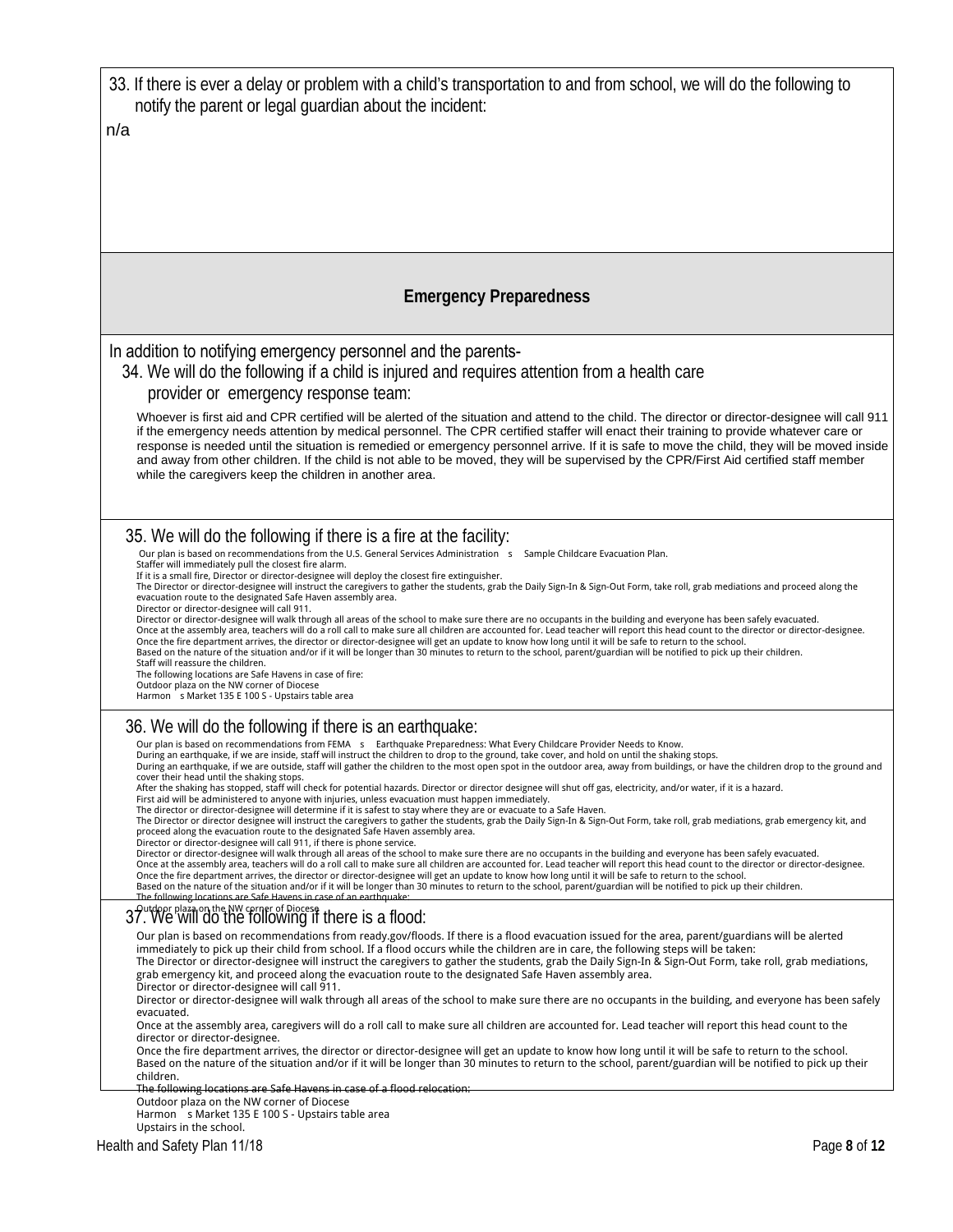| 38. We will do the following if there is a power failure:<br>We will follow the steps below in case of a power outage.<br>If there is a power outage before school opens:                                                                                                                                                                                                                                                                                                                                                                                                                                                                                                                                                                                                                                                                                                      |
|--------------------------------------------------------------------------------------------------------------------------------------------------------------------------------------------------------------------------------------------------------------------------------------------------------------------------------------------------------------------------------------------------------------------------------------------------------------------------------------------------------------------------------------------------------------------------------------------------------------------------------------------------------------------------------------------------------------------------------------------------------------------------------------------------------------------------------------------------------------------------------|
| The Director or director designee will access emergency lighting (ie: flashlights).<br>The Director or director designee will contact the power company.<br>If power should come back on momentarily, school will resume as normal.<br>If power will be out for more than one hour, school will be cancelled and parents/guardians will be notified.                                                                                                                                                                                                                                                                                                                                                                                                                                                                                                                           |
| If there is a power outage while school is in session<br>The Director or director designee will access emergency lighting (ie: flashlights).<br>The Director or director designee will contact the power company.<br>If power should come back on momentarily, school will resume as normal.<br>If power will be out for more than one hour, school will be cancelled and parents/guardians will be notified to pick up their children as soon as possible.<br>Caregivers will reassure the children in care.<br>Caregivers will make sure children are warm/cool during the power outage.<br>Children will only consume bottled water.<br>Food will be prepared with bottled water or boiled water.<br>Dishes will be washed with a chlorine bleach solution.<br>Refrigerators and freezers will be opened infrequently in order to maintain appropriate internal temperature |
| 39. We will do the following if there is a water failure:                                                                                                                                                                                                                                                                                                                                                                                                                                                                                                                                                                                                                                                                                                                                                                                                                      |
| In case of a water failure, we will follow the steps below:<br>The Director or director designee will contact the water company or maintenance.<br>If water should come back on momentarily, school will resume as normal.                                                                                                                                                                                                                                                                                                                                                                                                                                                                                                                                                                                                                                                     |
| If water will be out for more than one hour, school will be cancelled and parents will be notified.<br>If there is a water failure while school is in session<br>The Director or director designee will contact the water company or maintenance.<br>If water should come back on momentarily, school will resume as normal.<br>If water will be out for more than one hour, school will be cancelled and parents/guardians will be notified to pick up their children as<br>soon as possible.<br>Children will only consume bottled water.<br>Food will be prepared with bottled water or boiled water.<br>Dishes will be cleaned with bottled water and a chlorine solution.                                                                                                                                                                                                 |
| 40. We know the location and procedure if the following items need to shut off:                                                                                                                                                                                                                                                                                                                                                                                                                                                                                                                                                                                                                                                                                                                                                                                                |
| Gas $\boxdot$                                                                                                                                                                                                                                                                                                                                                                                                                                                                                                                                                                                                                                                                                                                                                                                                                                                                  |
| Electricity <b>[</b>                                                                                                                                                                                                                                                                                                                                                                                                                                                                                                                                                                                                                                                                                                                                                                                                                                                           |
| Water $\boxdot$                                                                                                                                                                                                                                                                                                                                                                                                                                                                                                                                                                                                                                                                                                                                                                                                                                                                |
| 41. We will do the following if there is a man-caused emergency (such as a terrorist threat, armed<br>intruder, hostage situation, or possible bomb):                                                                                                                                                                                                                                                                                                                                                                                                                                                                                                                                                                                                                                                                                                                          |
| We will prevent a man-caused emergency by:<br>Keeping doors and gates locked, Checking in and out children and caregivers, Video surveillance of area, Questioning individuals that<br>are not familiar or are behaving suspiciously (ie: drunk, high, erratic, verbally threatening, verbally nonsensical)<br>If there is a threat:                                                                                                                                                                                                                                                                                                                                                                                                                                                                                                                                           |
| Director or director designee will assess the situation and determine whether to evacuate or hide and follow the evacuation or "shelter-in-<br>place" protocols.                                                                                                                                                                                                                                                                                                                                                                                                                                                                                                                                                                                                                                                                                                               |
|                                                                                                                                                                                                                                                                                                                                                                                                                                                                                                                                                                                                                                                                                                                                                                                                                                                                                |
|                                                                                                                                                                                                                                                                                                                                                                                                                                                                                                                                                                                                                                                                                                                                                                                                                                                                                |
| 42. Home Providers Only – In the event the provider must leave the home, the name and phone number of<br>the emergency substitute(s) who will be called is (You must provide the name and phone number of at<br>least one person):                                                                                                                                                                                                                                                                                                                                                                                                                                                                                                                                                                                                                                             |
| n/a                                                                                                                                                                                                                                                                                                                                                                                                                                                                                                                                                                                                                                                                                                                                                                                                                                                                            |
|                                                                                                                                                                                                                                                                                                                                                                                                                                                                                                                                                                                                                                                                                                                                                                                                                                                                                |
|                                                                                                                                                                                                                                                                                                                                                                                                                                                                                                                                                                                                                                                                                                                                                                                                                                                                                |
|                                                                                                                                                                                                                                                                                                                                                                                                                                                                                                                                                                                                                                                                                                                                                                                                                                                                                |
|                                                                                                                                                                                                                                                                                                                                                                                                                                                                                                                                                                                                                                                                                                                                                                                                                                                                                |
|                                                                                                                                                                                                                                                                                                                                                                                                                                                                                                                                                                                                                                                                                                                                                                                                                                                                                |
|                                                                                                                                                                                                                                                                                                                                                                                                                                                                                                                                                                                                                                                                                                                                                                                                                                                                                |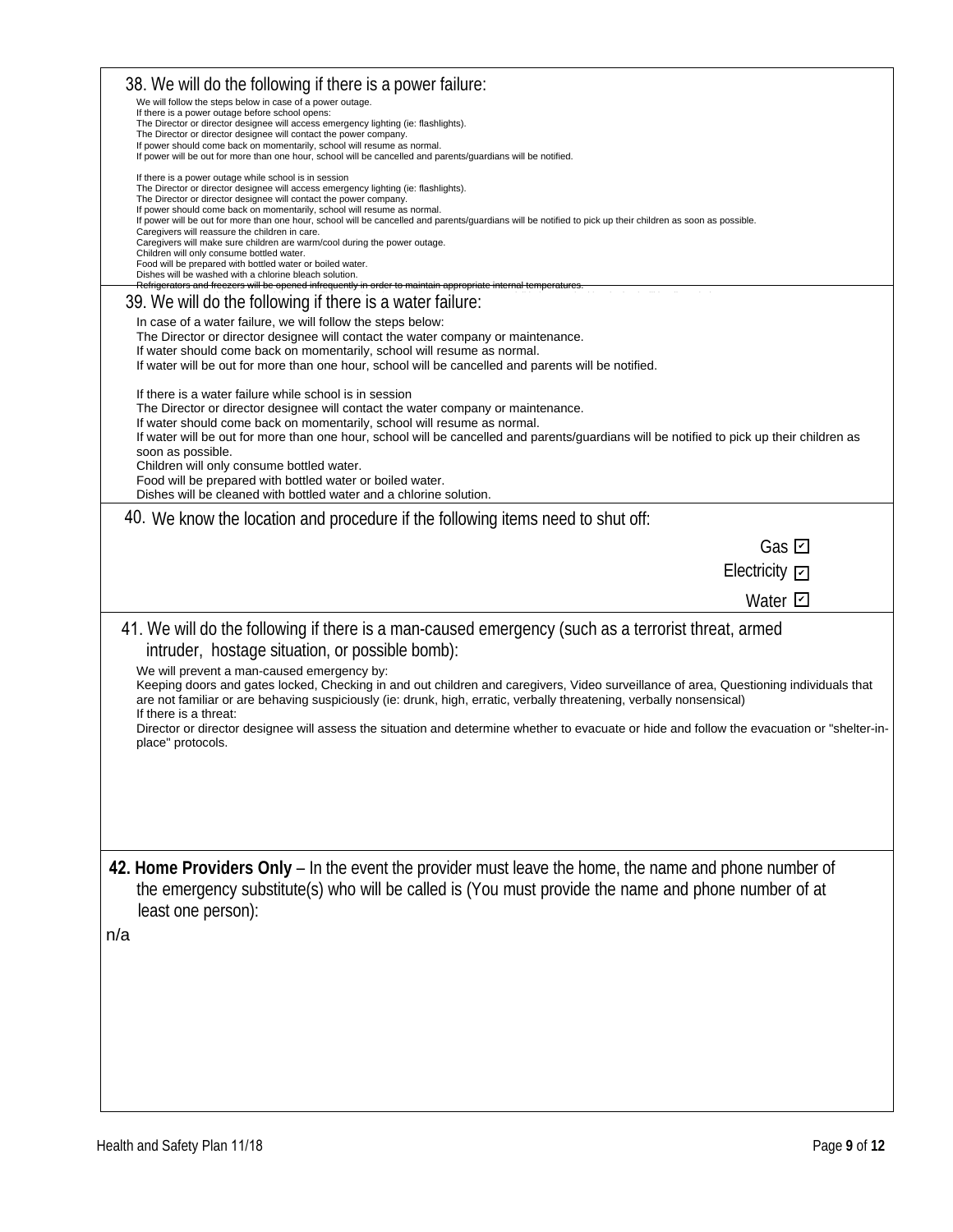| 43. In the event it is necessary to evacuate the premises, we will take the children to the following location (include<br>the address):                                                                                                                                                                                                                                                |
|-----------------------------------------------------------------------------------------------------------------------------------------------------------------------------------------------------------------------------------------------------------------------------------------------------------------------------------------------------------------------------------------|
| Outdoor plaza on the NW corner of Diocese<br>Harmon s Market 135 E 100 S - Upstairs table area<br>Upstairs of the school (if relocating, but need to stay within the building)<br>If sheltering-in-place, in the Deans Hall of the school or in the Women s bathroom of the school.<br>44. We will notify parents of this relocation address and how to reunite with their children by: |
| If a relocation takes place, we will notify parents via text and let them know if we will be able to return to the school or if children need to be<br>picked up.                                                                                                                                                                                                                       |
| 45. What means of transportation will be used to get all caregivers and children to the relocation site?<br>Relocation will take place on foot.                                                                                                                                                                                                                                         |
|                                                                                                                                                                                                                                                                                                                                                                                         |

46. Describe how each child's presence will be accounted for in route to the relocation site and once you arrive at the relocation site:

The Director or director designee will instruct the caregivers to gather the students, grab the Daily Sign-In & Sign-Out Form, take roll, grab medications, grab emergency kit, and proceed along the evacuation route to the designated Safe Haven assembly area. Director or director-designee will walk through all areas of the school to make sure there are no occupants in the building, and everyone

has been safely evacuated. Once at the assembly area, teachers will do a roll call to make sure all children are accounted for. Lead teacher will report this head count to the director or director-designee.

If the children will be relocated for longer than 30 minutes, parents/guardians will be notified to pick up their children from the designated Safe Haven.

Safe Haven locations are:

Outdoor plaza on the NW corner of Diocese

Harmon s Market 135 E 100 S - Upstairs table area

47. During an emergency we will do the following to ensure we have with us hard copies of emergency contact information and emergency medical releases for each child in care:

The emergency kit will include emergency contact information and emergency medical releases for each child. This emergency kit will be carried by a teacher in case of relocation.

48. We will do the following to ensure that emergency supplies such as, food, water, first aid kit, medication, diapers, and formula are taken with us or available at the emergency relocation site:

In case of relocation, a teacher will take the emergency kit which includes food, water, first aid kit and diapers. Caregivers will also grab children s medication from the refrigerator.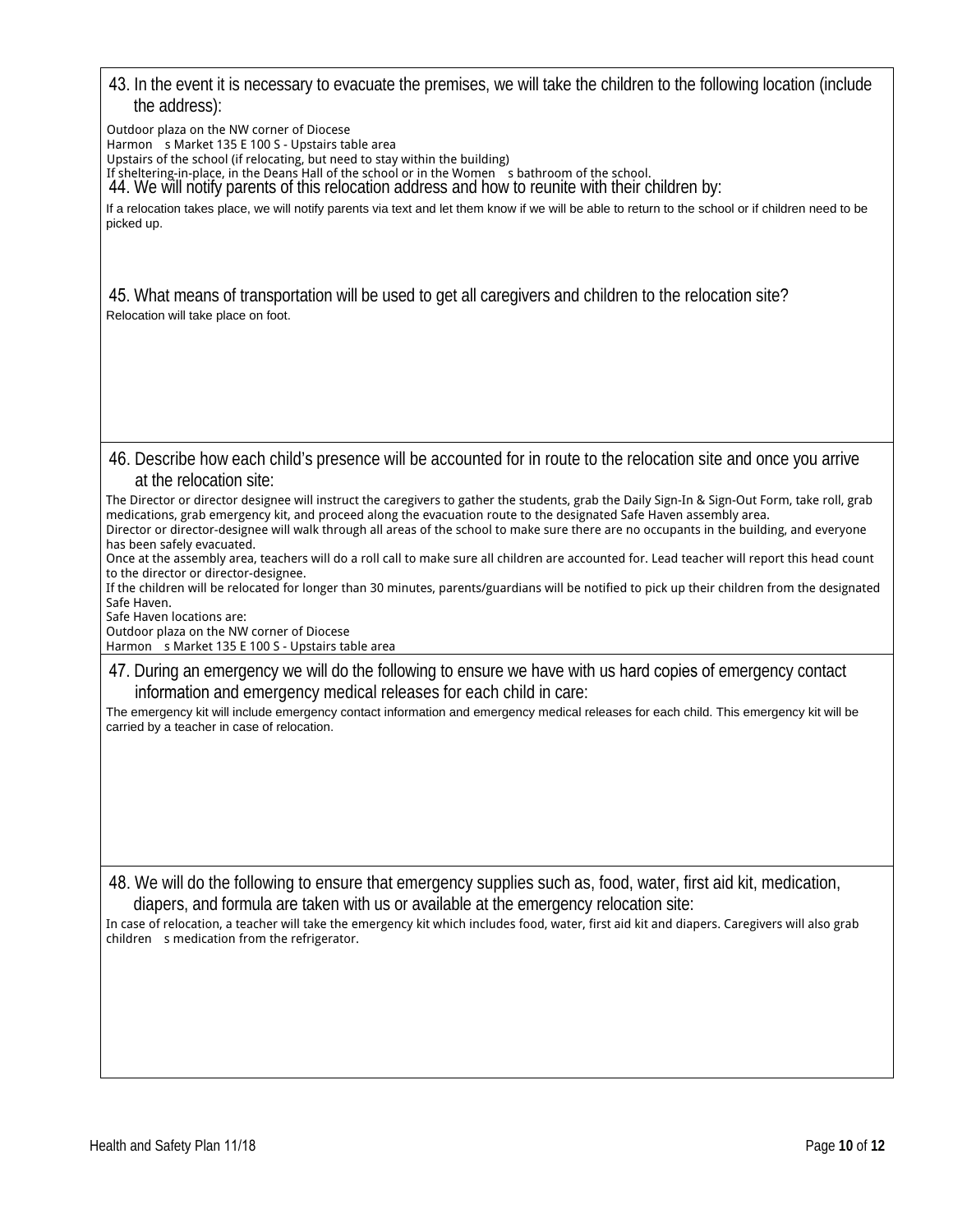Answer the following questions if care is provided for any of the following groups of children:

- children less than 30 months of age,  $\bullet$
- children with limited mobility,
- children with chronic medical conditions, and
- children who otherwise may need assistance in an emergency, such as children who are intellectually, physically, visually, and/or hearing impaired.

49. We will ensure children's needs are met during fire and disaster drills by doing the following:

During drills, a staff member will be assigned directly to that child or children who need special assistance. Our evacuation route is wheelchair accessible.

50. We will ensure children's needs are met in the event of an emergency by doing the following:

During an emergency, caregivers will grab medications and supplies necessary for the care of a child or children who need special assistance.

51. We will ensure children's needs are met if relocation is required by doing the following:

The emergency kit and medications will be carried by a caregiver during a relocation. The kit and medications will include everything necessary for the care of a child who needs special assistance. The evacuation route is wheelchair accessible.

52. If it's not safe to go outside (for example, if there is an earthquake or a lock-down), our designated Shelter-in-Place space is:

In the Dean s Hall of the school or in the women s bathroom, or the Dean's office.

53. To ensure continuity of care (meaning the children are in a safe place with trained caregivers) after an emergency or disaster, we will do the following:

Caregivers will supervise specific children. Caregivers will know which children are in their care by reviewing the Daily Sign-In & Sign-Out Form during an emergency. Caregivers will have sole responsibility to care for children while the Director or director-designee has the sole responsibility to deal with the emergency situation. Caregivers will be trained in emergency procedures and how to keep children calm in an emergency. Children will remain in caregivers care until authorized individuals pick them up.

**CCL Approval by:** 

Date: